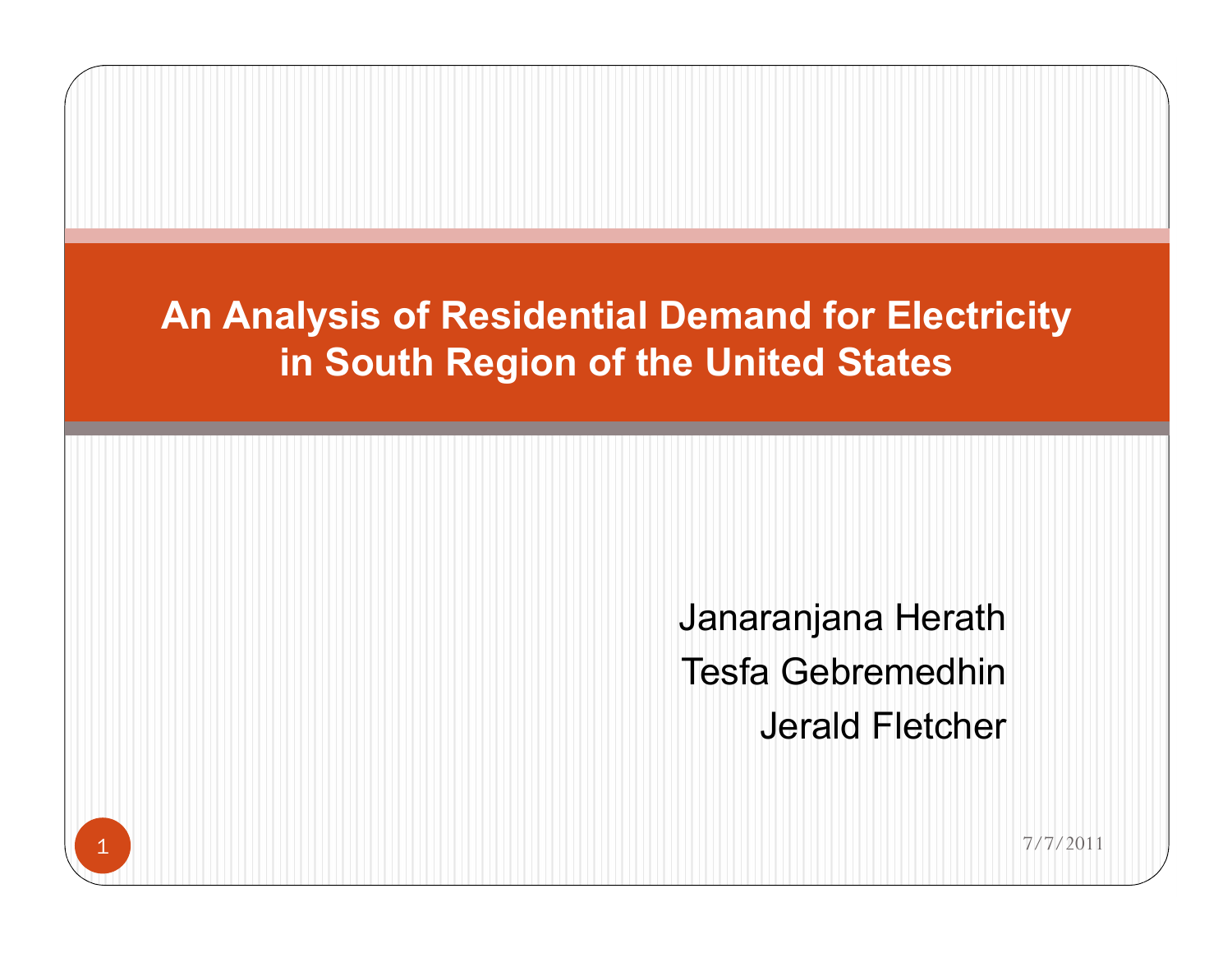#### **Route…….**

- $\Box$  Introduction
- **Q** Literature review
- **Q** Objective
- **Q** Methodology
- $\Box$  Results and discussion
- **Q** Conclusions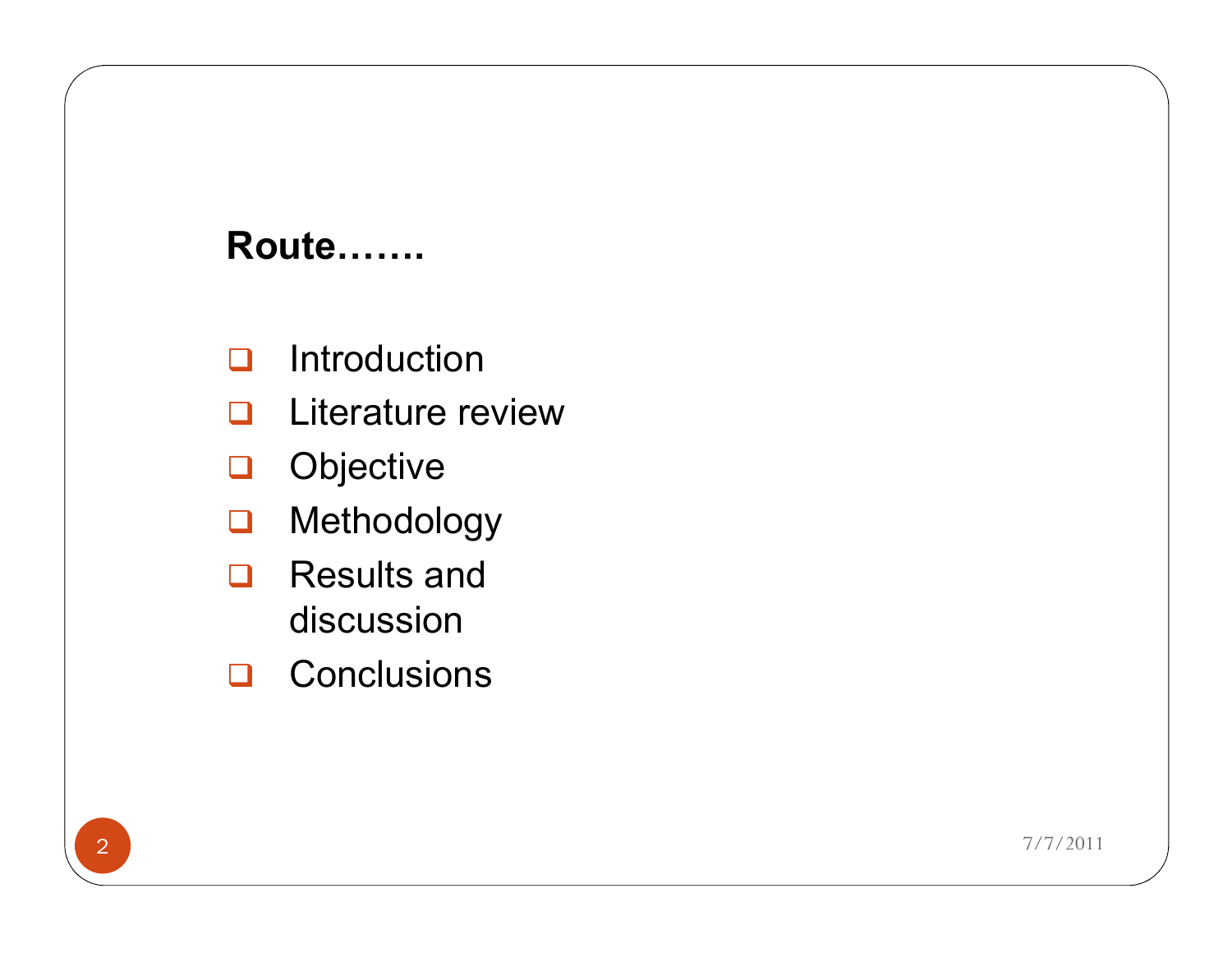### **Introduction**

- U.S. households three sources of energy: natural gas, electricity, and fuel oil
- Electricity consumption continues to grow more rapidly than the consumption of natural gas and fuel oil (Regional Energy Profile, 2005; EIA, 2011)
- Residential sector uses 22% of total energy consumption US (EIA, 2005)
- Of this total consumption, heating, ventilation, and cooling used 31%
- Kitchen and laundry appliances, refrigerators, freezers, dish washers, and lighting and home electronics are the main electricity users in a household.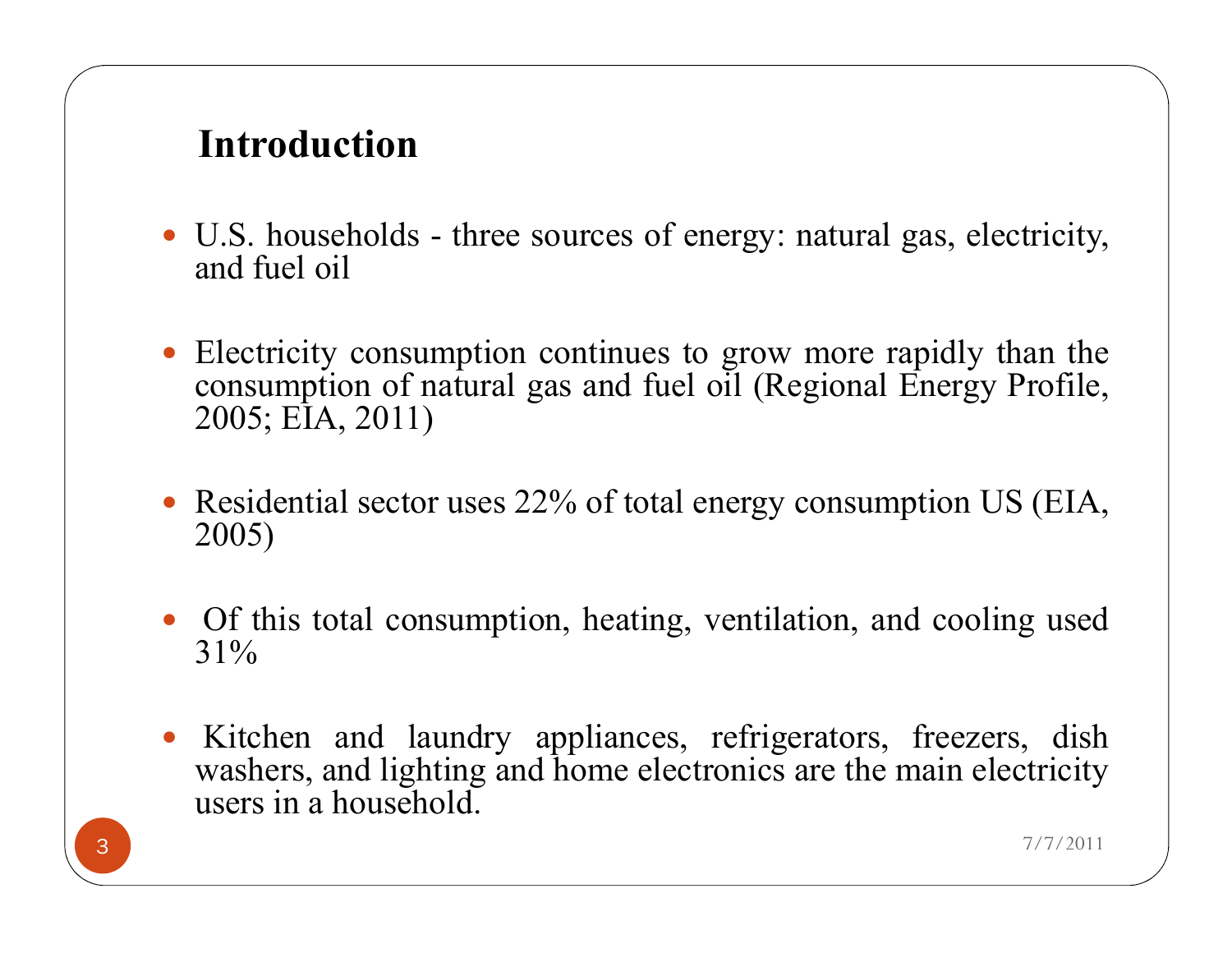- Over the past three decades, the share of residential electricity used by appliances and electronics in U.S. homes has nearly doubled from 17% - 31%, increasing from 1.77 quadrillion Btu (quads) to 3.25 quads (EIA, 2011)
- From 2000 to 2009 the demand for electricity increased by 0.5% per year (Annual Energy Outlook, 2011)
- Part of the demand for electricity was off-set by efficiency gains from new appliance standards and investments in energyefficient equipments
- The overall energy consumption remains virtually the same with the enacted federal energy efficiency standards (EIA, 2011)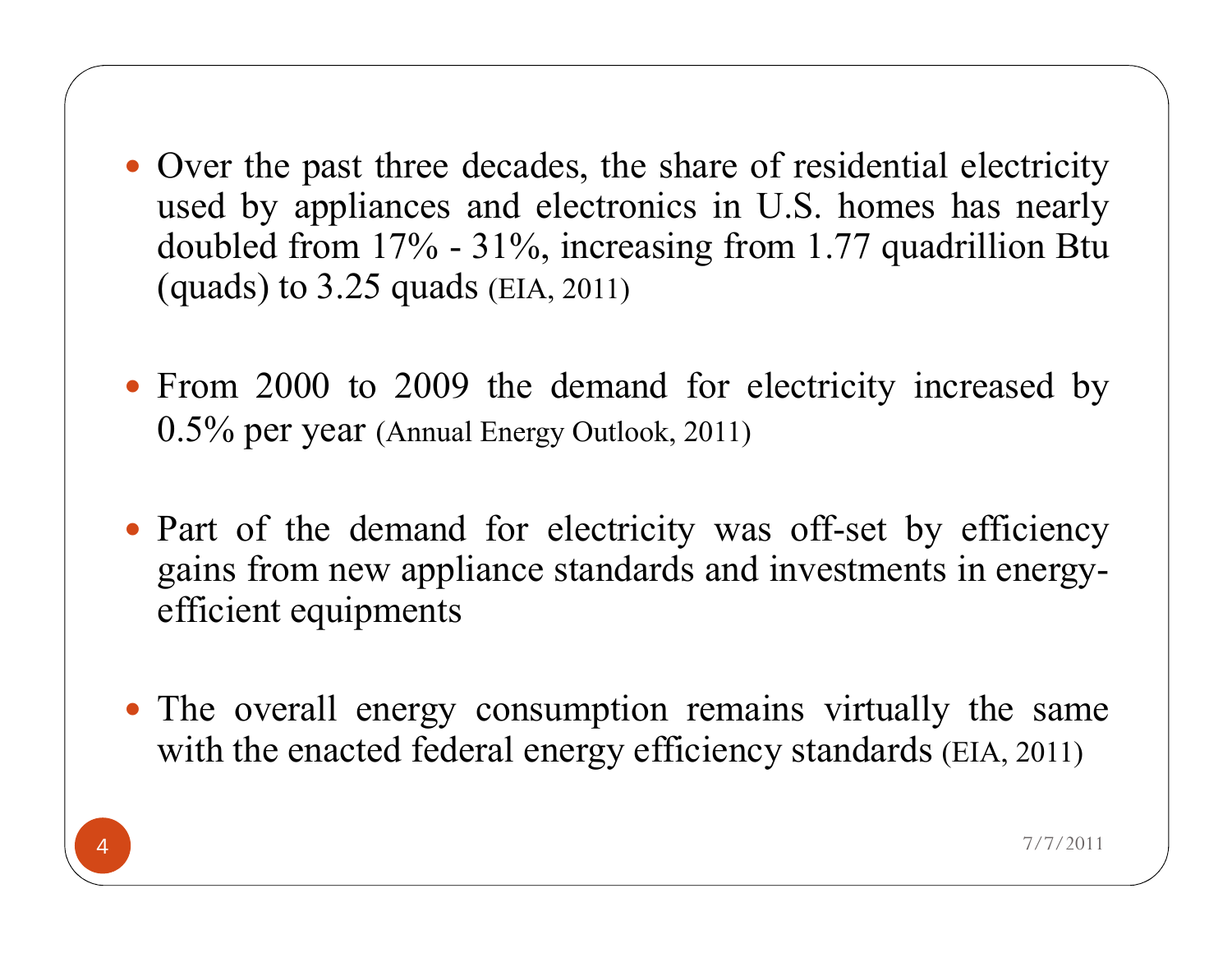#### **Background information**

- The South region- DC and 16 States (U.S. Census Bureau, 2008)
- The largest and fastest growing region in US, 36% of the nation's population lives
- The south consumes 44% of the nation's total energy consumption and 43% of the nation's electric power (Brown et al. 2010)
- Low electricity rates, relatively weak energy conservation ethics, low market penetration of energy-efficient products, lower than average expenditures on energy-efficiency programs, and the significant heating and cooling loads - the main reasons of this energy-intensive lifestyle (Brown et al. 2010)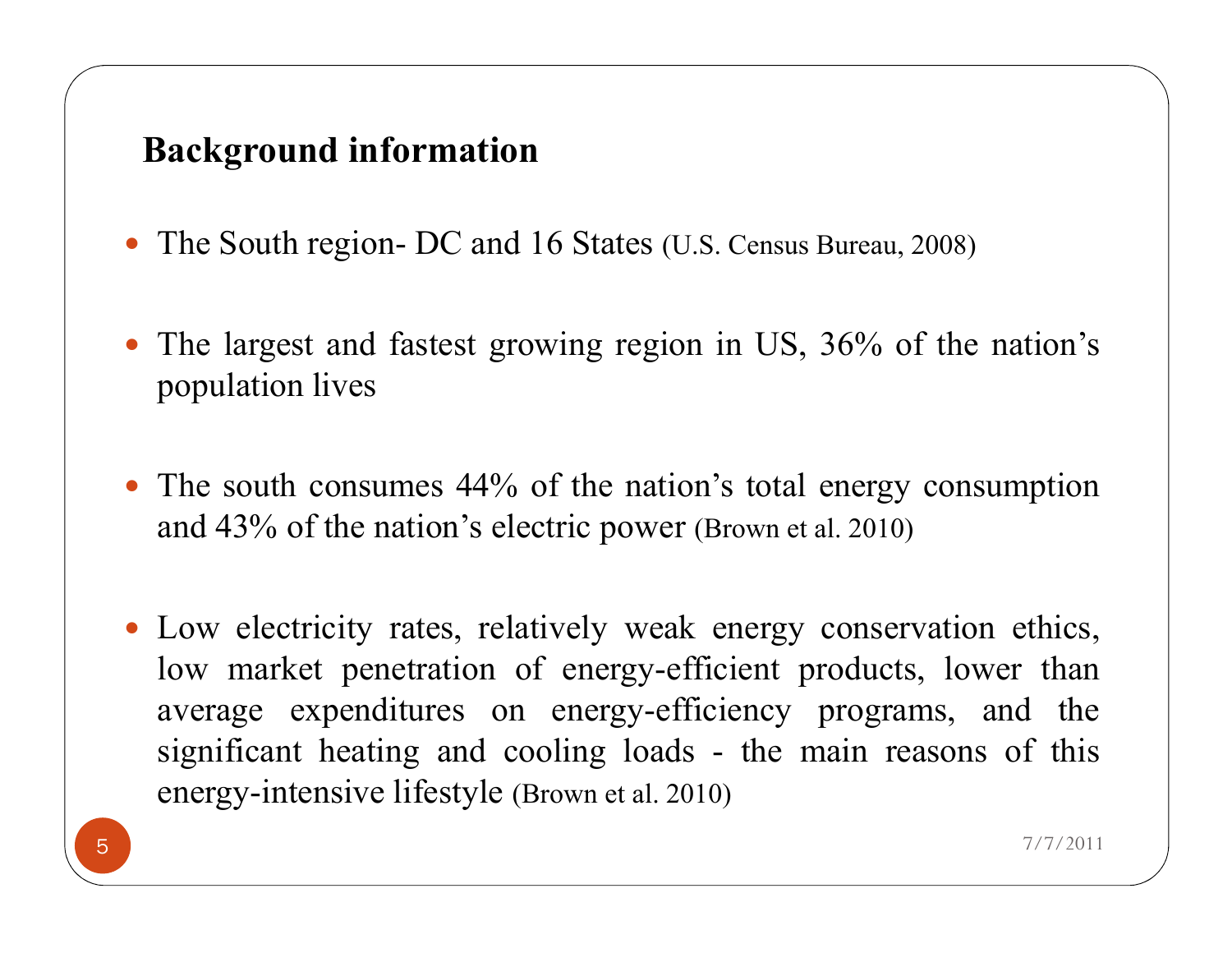- EIA (2011) projects energy consumption in RCI sectors of the South to increase over the next 20 years, expanding from 30,000 TBtu in 2010 to  $> 35,000$  TBtu in 2030
- Energy efficiency is highly considered factor in south region with its high consumption of electricity (South Atlantic Household Electricity Report, 2006)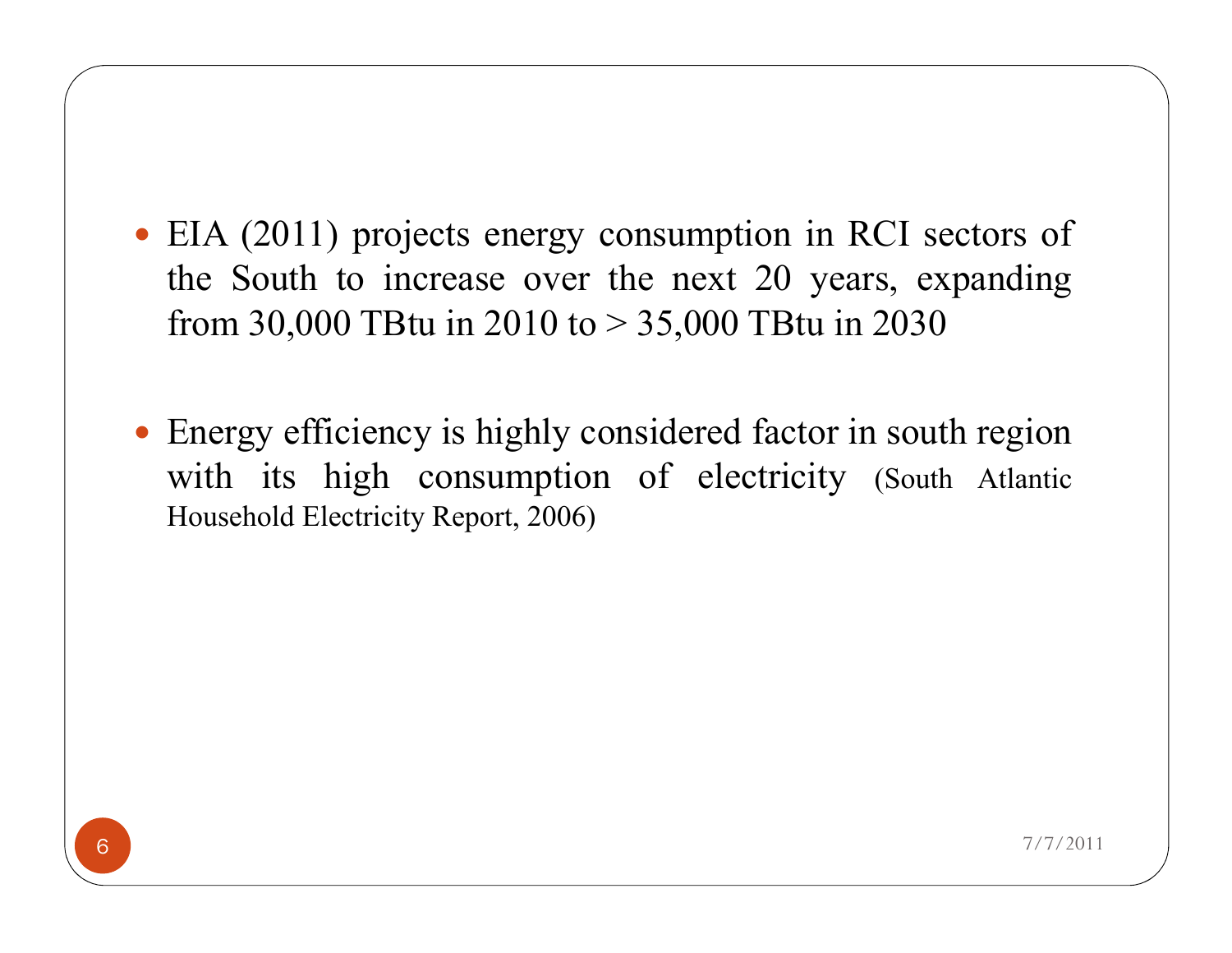# **Objective of the study**

• To examine the demand for residential electricity consumption to understand the pattern of growth in electricity consumption in the south region of the United **States** 

7 7/7/2011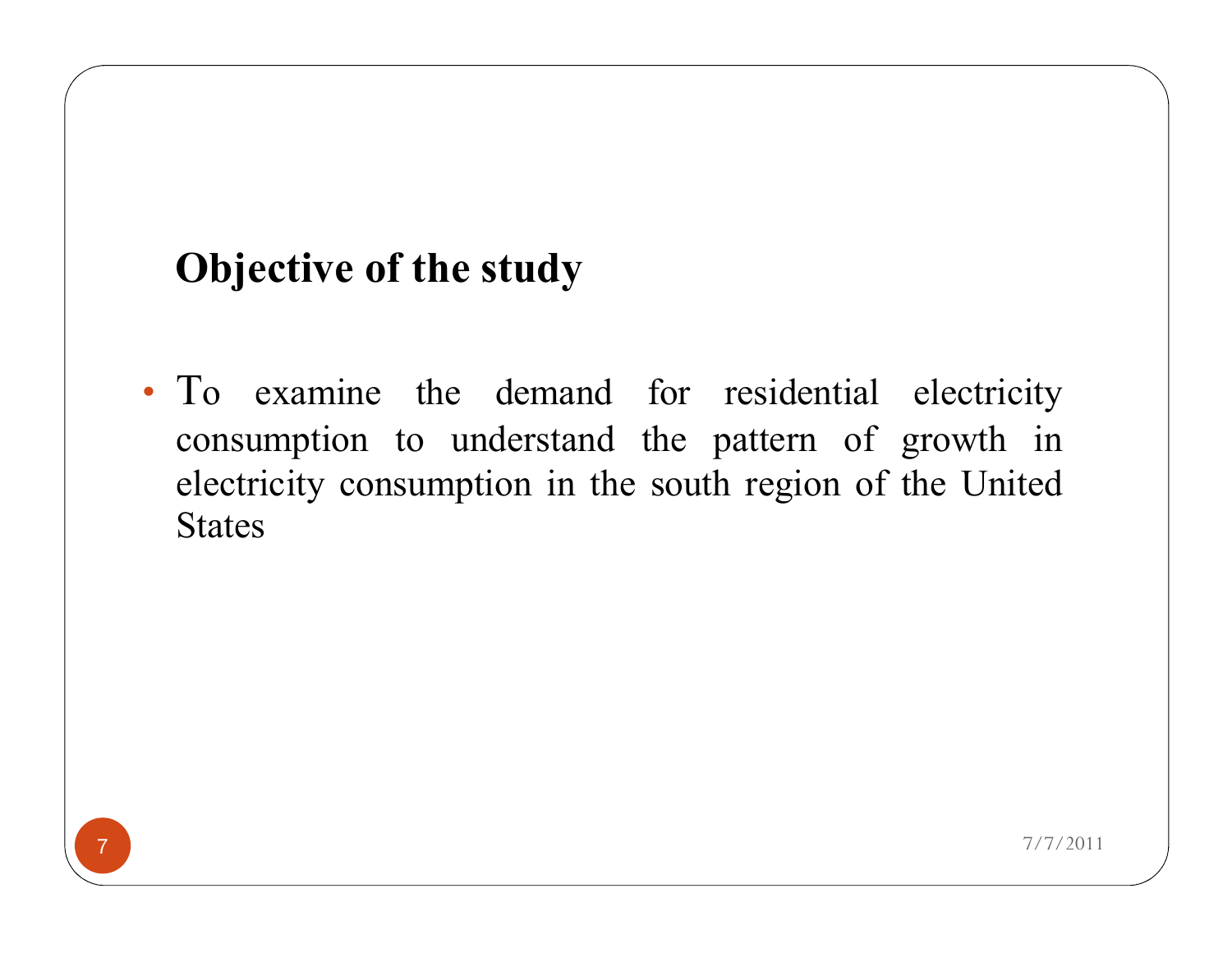## **Literature review**

- Residential energy demand estimates have been used by many researchers to investigate demand behavior and to understand, forecast, and management of energy demand (Halicioglu, 2007)
- Aggregate data normally based on price and income variables along with some other additional factors like climate or urbanization (Zachariadis and Pashourtidou, 2007; Narayan and Smyth, 2005; Holtedahl and Joutz, 2004)
- Microeconomic data with a number of specific variables (Labenderia) et al., 2006; Boonekamp, 2007; Filippini and Pachauri, 2004; Larsen and Nesbakken, 2004; Poyer et al., 1997)
- Most of the residential electricity demand relied on log-linear functional forms, which provide a convenient framework for the calculation of elasticities (Madlener, 1996)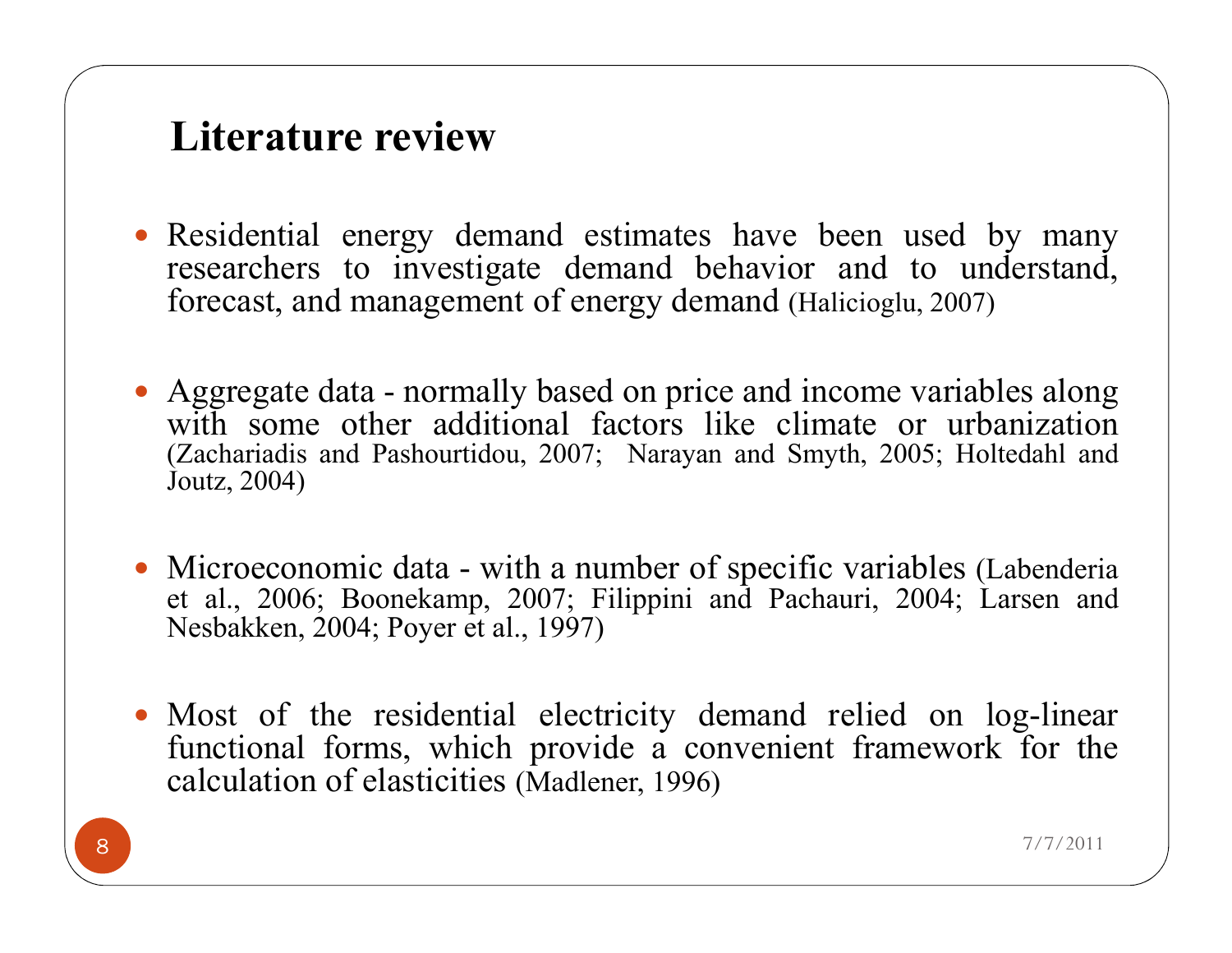- Within the last two decades, many econometric estimation procedures were employed to investigate the energy demand functions
- Univariate/multivariate cointegration procedures, fully modified OLS procedures, and full information maximum likelihood techniques (Engle and Granger, 1987; Phillipsand Hansen, 1990; Johansen, 1988; Johansen and Juselius, 1990; Johansen, 1996; De Vita et al. 2006)
- The availability of electricity demand data is often limited and restricted. Thus in practice, the studies fall well short of the ideal empirical specifications (Narayn and Smyth, 2005)
- Electricity consumption is presented as a function of own price, substitute price, real income, population, and temperature (Al-Zayer and Al-Ibrahim, 1996; Dincer and Dost,1997; Al-Faris, 2002)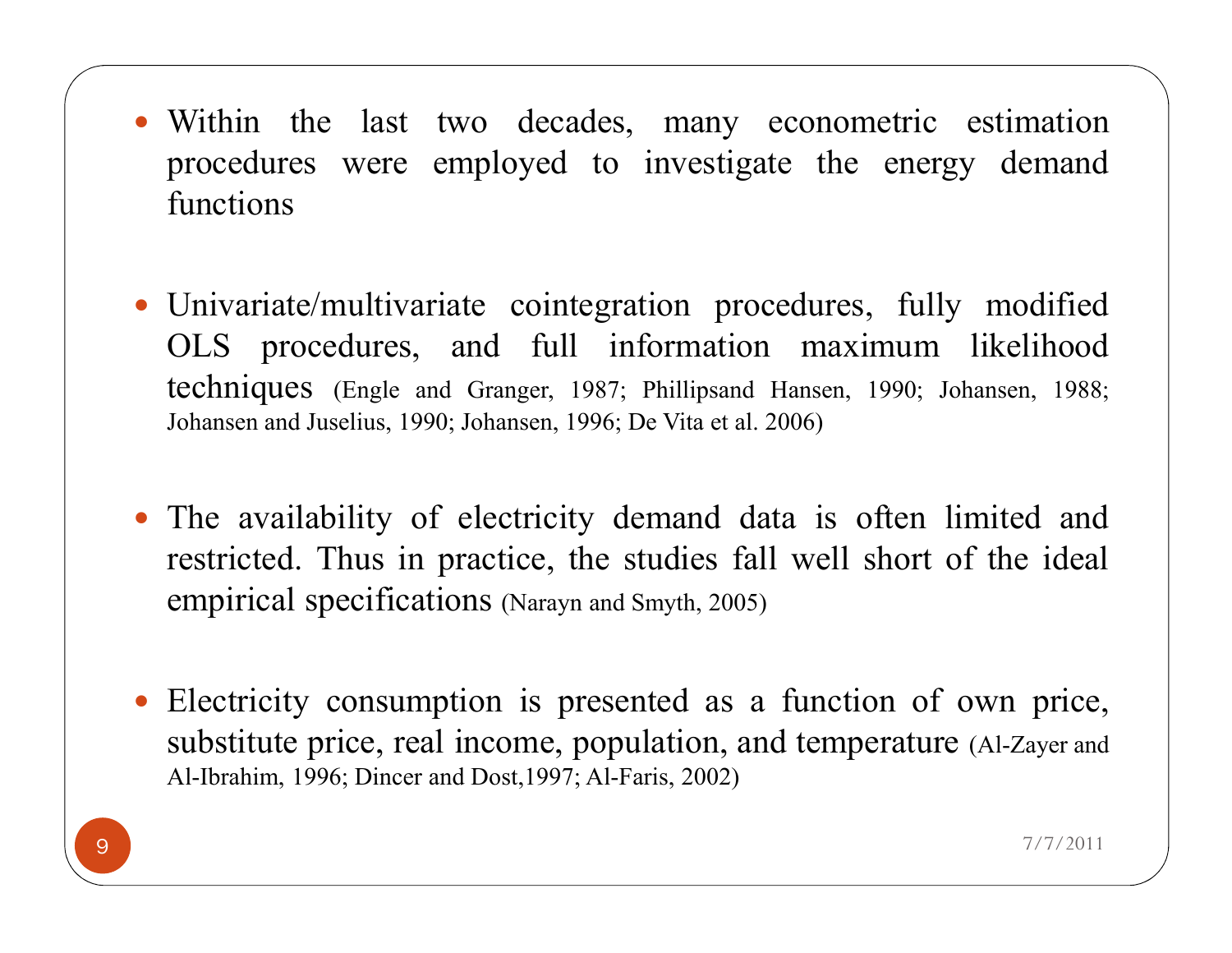## **Methodology**

#### **Empirical model**

A modified 2SLS model is adopted based on Holtedahl and Joutz (2004);

 $lnC_t = a_0 + a_1 lnY_t + a_2 lnP_t + a_3 lnP_g + a_4 lnP_{\text{log}} + a_5 lnP_w + a_6 X_t + a_7 D_1 + a_8 D_2 + \mu_t$  $\ln P_t = b_0 + b_1 \ln P_o + b_2 \ln P_k + b_3 \ln P_g + b_4 \ln P_c + b_5 X_t + v_t$ 

Where,

 $lnC_t$  is =residential electricity consumption (mkWh)  $lnY_t$  = monthly household income  $lnP_t$  = retail price of residential electricity (cents/kWh)  $lnP<sub>g</sub>$  = natural gas price (cents/kWh)  $lnP_{\text{lpg}} = LPG$  price(cents/kWh)  $lnP_w$  = wood and wood waste price (cents/kWh)  $lnP_0$  = price of distillate oil (cents/kWh)  $lnP_k$  = price of kerosene (cents/kWh)  $lnP_c$  = price of coal (cents/kWh)  $X<sub>t</sub>$  = state level annual median population  $D_1 = 1$  for SAD;  $D_2 = 1$  for WSCD; D1, D2 = 0 for ECD.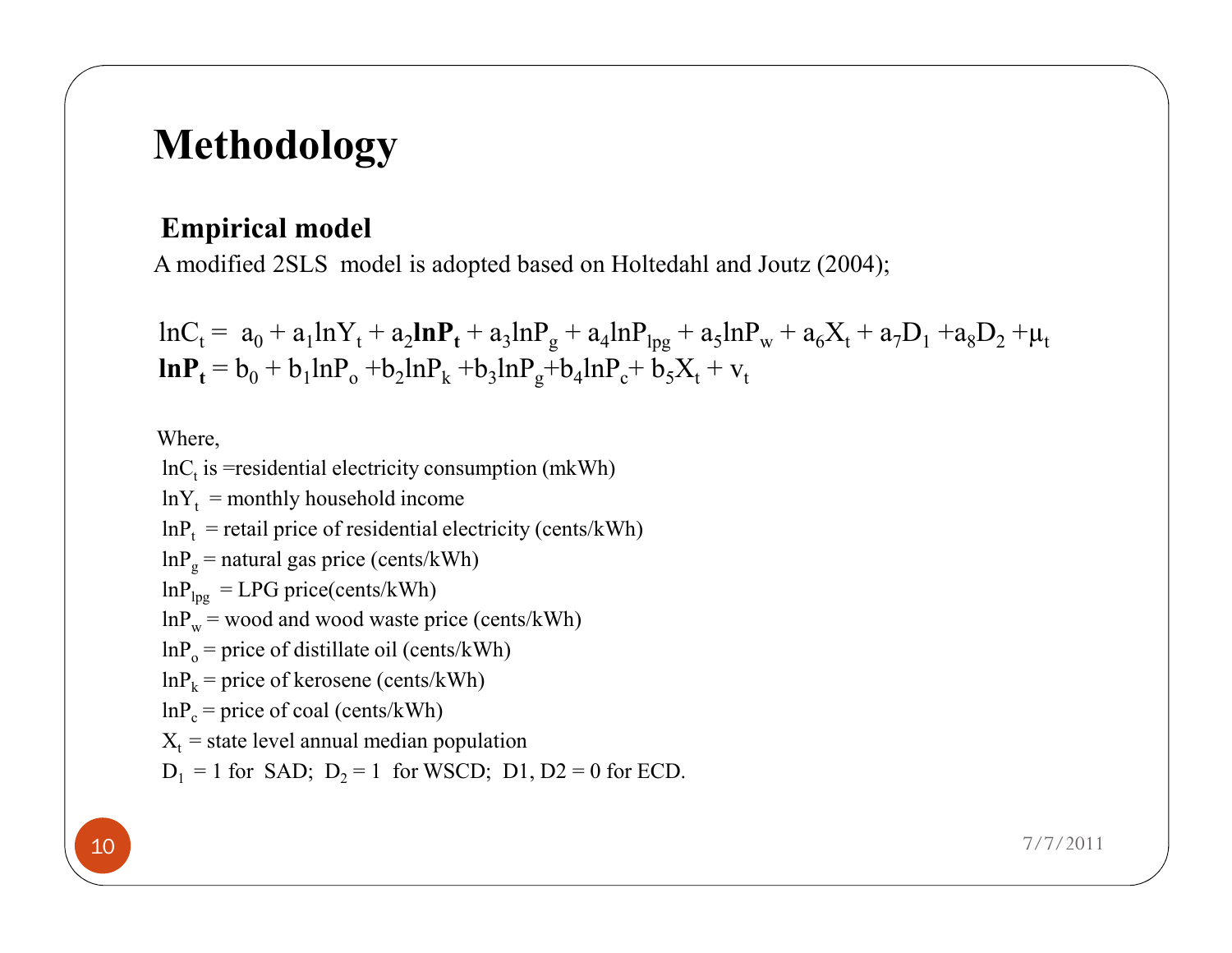**Types and Sources of Data**

- A panel state-level data for 24 years (1984-2008) U.S. DOE and U.S. DOC
- ü SAD West Virginia, Virginia, North Carolina, South Carolina, Delaware, Maryland, Florida, Georgia, and DC
- $\checkmark$  WSCD -Arkansas, Louisiana, Oklahoma, and Texas
- $\checkmark$  ESCD Kentucky, Tennessee, Mississippi, and Alabama
- Statistical package of STATA 9.1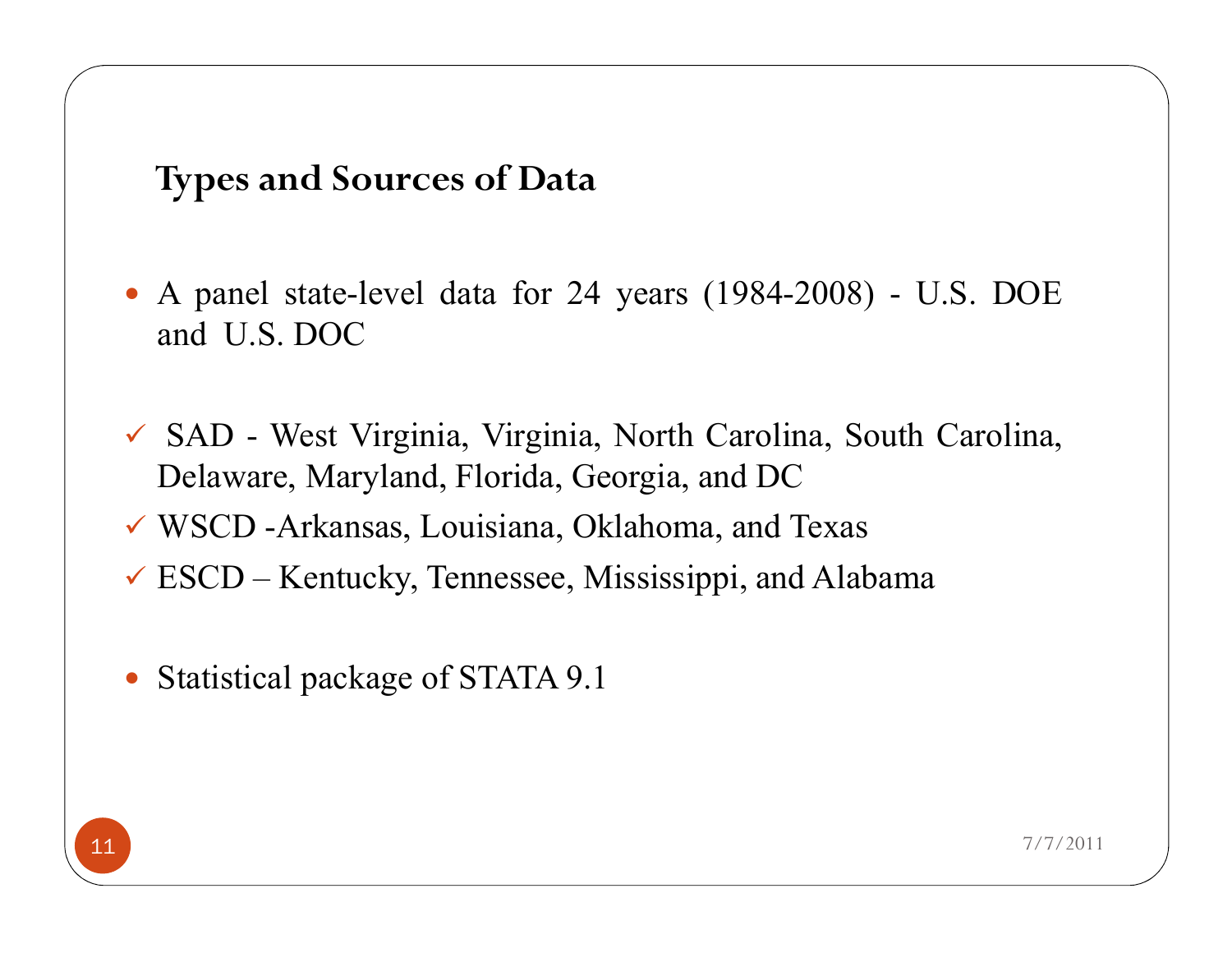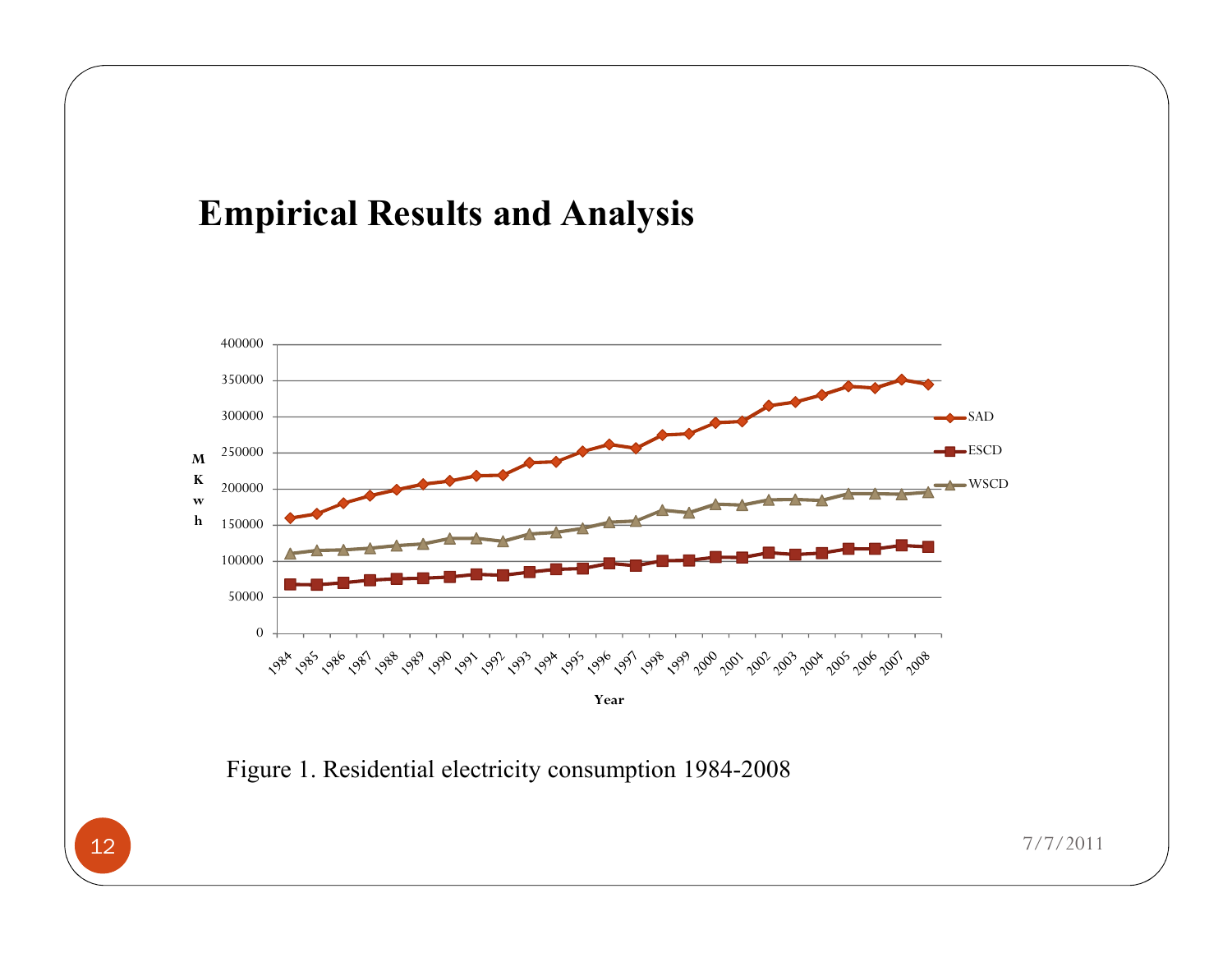#### Table 1.Desriptve Statistics of Variables used in Analysis

| <b>Variable</b>                    | <b>Mean</b> | <b>Std. Deviation</b> | <b>Min Value</b> | <b>Max Value</b> |
|------------------------------------|-------------|-----------------------|------------------|------------------|
| $C_t(mkWh)$                        | 29859.63    | 27105.84              | 1227             | 127712           |
| $Y_t$ (US\$)                       | 41141.95    | 10981.87              | 15674            | 67926            |
| $X_t$ ('000)                       | 5912.99     | 4886.03               | 565              | 24304            |
| $P_t$ (cents/kWh)                  | 7.1554      | 2.1633                | 0.3413           | 13.9385          |
| $P_{\rm g}$ (cents/kWh)            | 2.7192      | 1.3007                | 0.3413           | 7.1263           |
| $P_c$ (cents/kWh)                  | 0.9856      | 0.3610                | 0.3412           | 2.8259           |
| $P_k$ (cents/kWh)                  | 2.7853      | 1.6842                | 0.3413           | 9.0171           |
| $P_{\text{lpg}}(\text{cents}/kWh)$ | 4.7898      | 2.3556                | 0.3413           | 13.2628          |
| $P_w$ (cents/kWh)                  | 1.4313      | 0.7113                | 0.3412           | 3.6587           |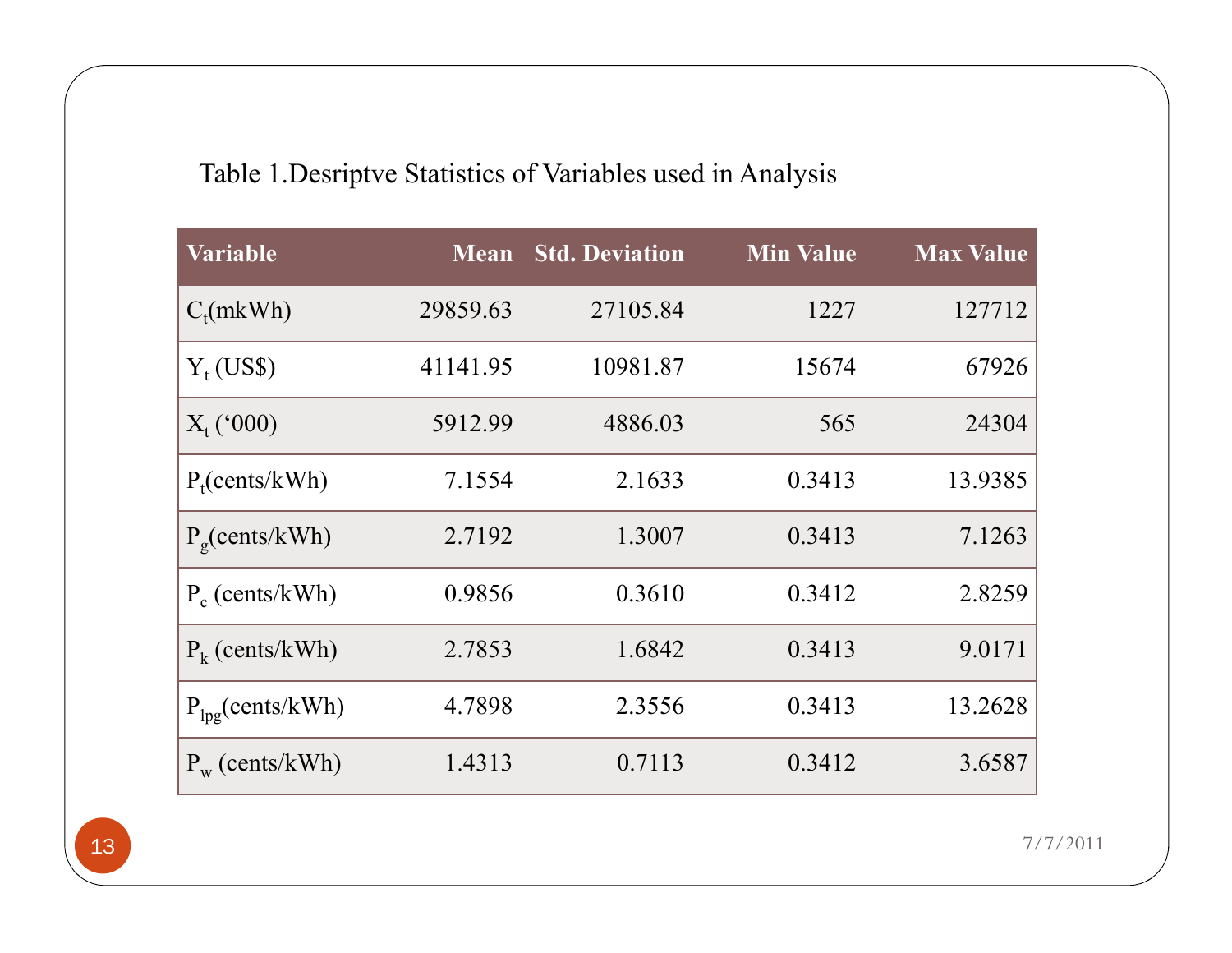Table 2. Regression analysis (2SLS) for residential electricity consumption (lnC<sub>t</sub>)

| Indep.                           | coefficient | <b>Std.Error</b>                                                                                                                | <b>T</b> value | P value  |
|----------------------------------|-------------|---------------------------------------------------------------------------------------------------------------------------------|----------------|----------|
| Variable                         |             |                                                                                                                                 |                |          |
| Intercept                        | 4.1962      | 0.0768                                                                                                                          | 54.63          | 0.000    |
| $lnP_{t}$                        | $-0.3125**$ | 0.1046                                                                                                                          | $-2.99$        | 0.003    |
| $lnY_t$                          | 1.94e-07    | 1.70e-06                                                                                                                        | 0.11           | 0.909    |
| $X_{t}$                          | $0.00007**$ | 2.55e-06                                                                                                                        | 27.77          | 0.001    |
| $ln P_{\text{lpg}}$              | $-0.3375*$  | 0.2052                                                                                                                          | $-1.64$        | 0.101    |
| $lnP_{g}$                        | $0.6249**$  | 0.2014                                                                                                                          | 3.10           | 0.002    |
| $lnP_{w}$                        | 0.0021      | 0.1380                                                                                                                          | 0.01           | 0.988    |
| $d1-SAD$                         | $-0.1556**$ | 0.0376                                                                                                                          | $-4.13$        | 0.000    |
| d <sub>2</sub> -W <sub>SCD</sub> | $-0.0366$   | 0.0374                                                                                                                          | $-0.98$        | 0.329    |
|                                  |             | $R^2 = 0.6980$ Adj. $R^2 = 0.6922$ N = 425 F(8, 416) = 120.17<br>** significant $\omega$ 1% level and *significant at 10% level |                | 7/7/2011 |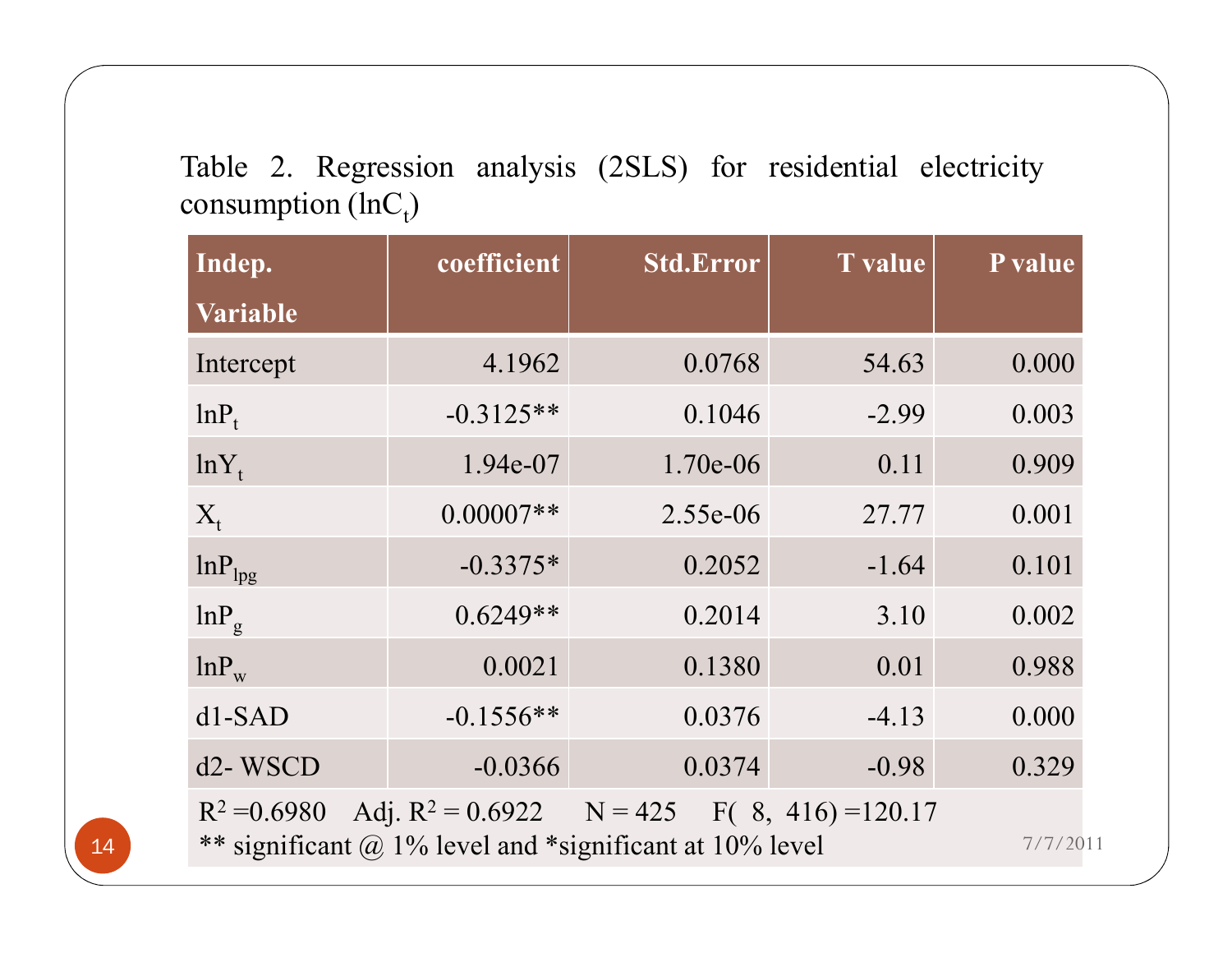- Price elasticity of demand for electricity is negatively elastic
- The positive cross-price elasticity of demand indicates that natural gas ( $\mathrm{P_g})$  is a substitute energy for residential electricity
- The cross price elasticity of LPG indicates that LPG works as a complimentary energy for electricity
- Income elasticity is relatively low as expected
- Population growth tends to perpetuate the strong rate of growth in the residential demand for electricity
- $\bullet$  D<sub>1</sub> and D<sub>2</sub> indicate such differences compared to ESCD.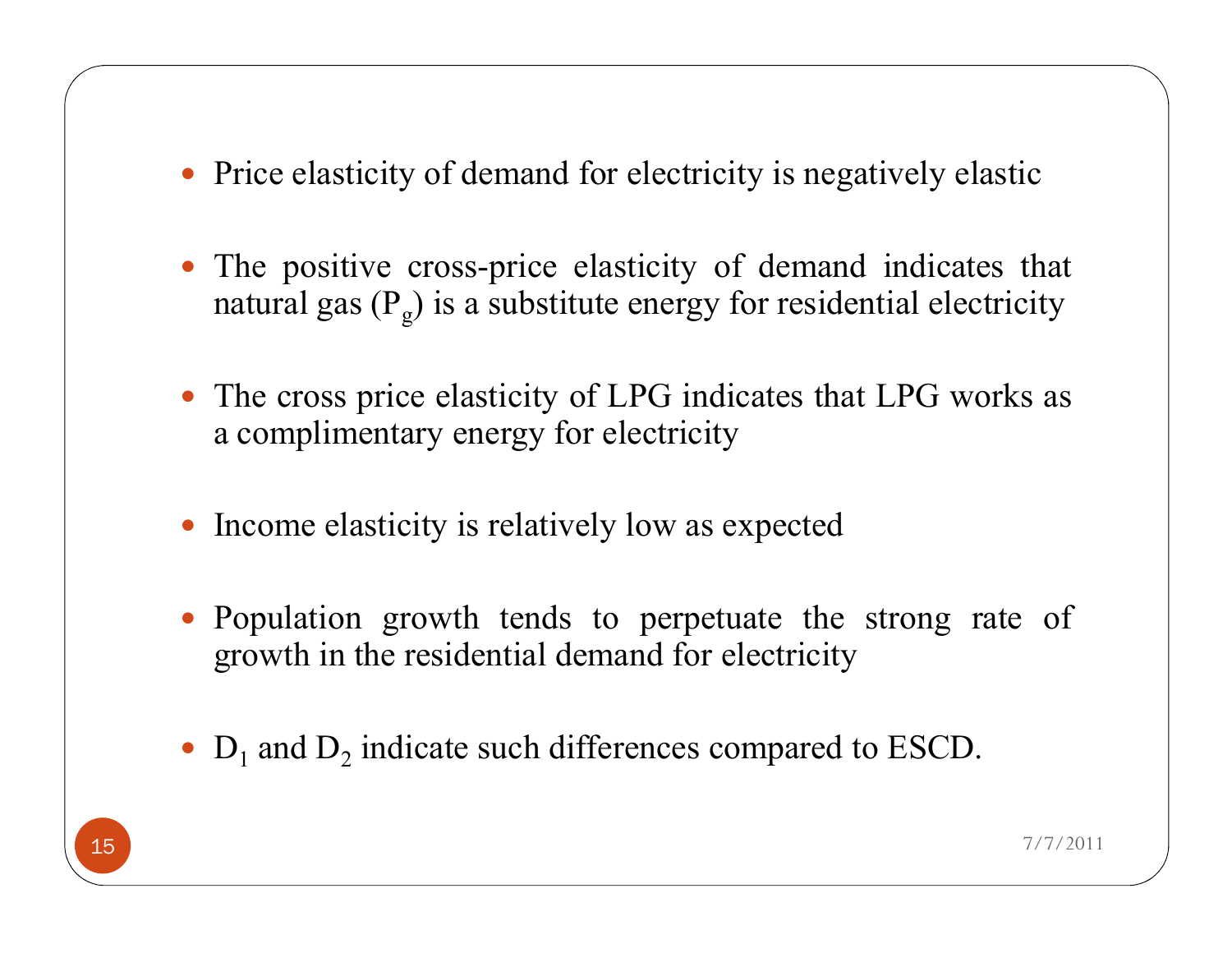#### **Conclusions**

- First, retail price of electricity, natural gas price, and population main determinants
- $\checkmark$  Price elasticity of demand is negatively elastic
- $\checkmark$  Natural gas is a substitute energy for electricity
- $\checkmark$  Electricity could be viewed as a normal good
- $\checkmark$  Understand and plan the potential future energy supplies based on the demand pattern of the region
- Secondly, the demand for electricity was different from division to division, and ESCD demands more residential electricity